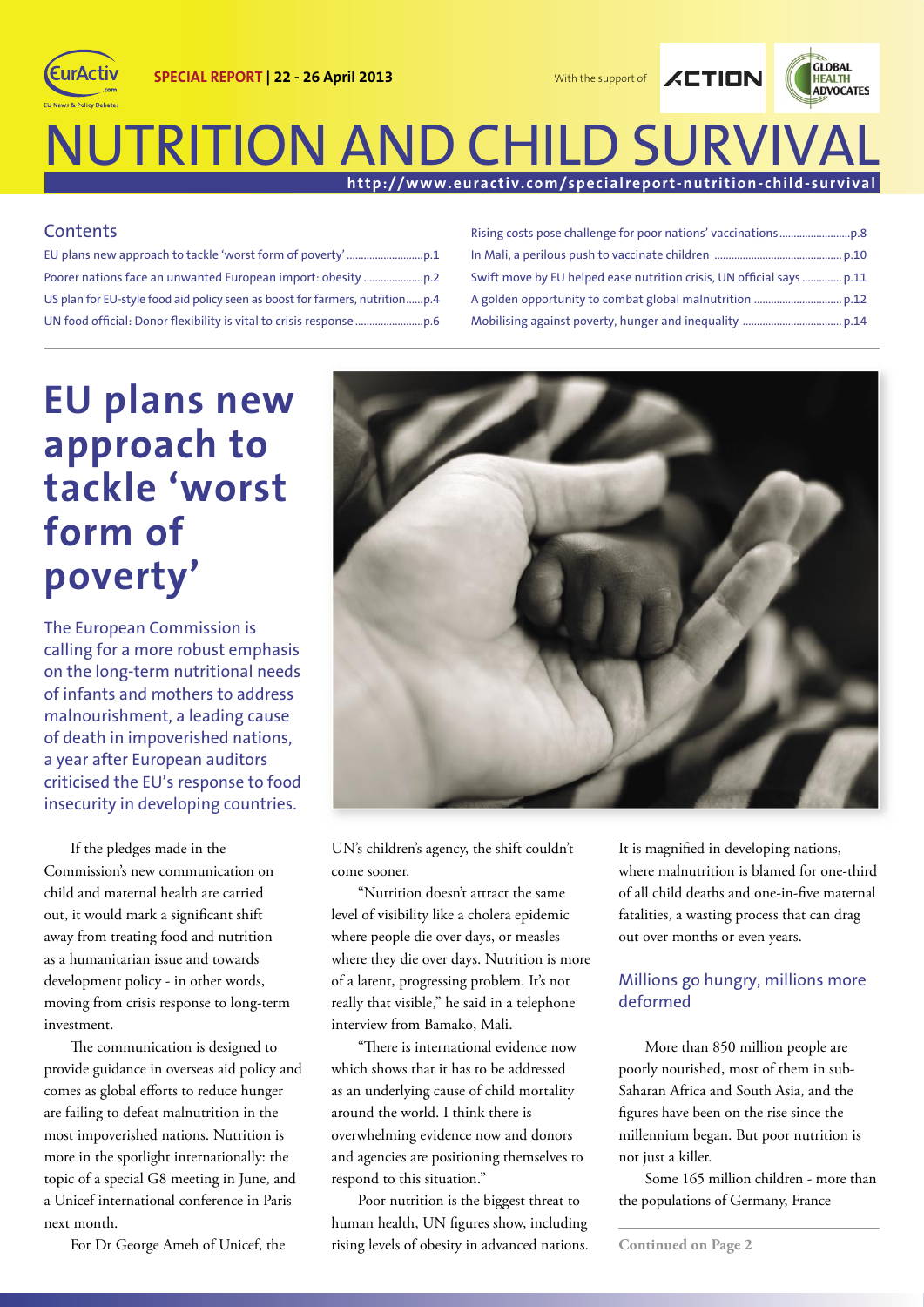and the Netherlands combined - suffer from retarded physical growth, or stunting, because of inadequate nourishment during foetal development and in infancy. There are some 5 million stunted children in Ethiopia and 2.4 million in Kenya - two countries hit hard by recent droughts and food shortages - according to the global Scaling Up Nutrition initiative backed by the EU.

In Africa's Sahel region that includes Mali, Niger and Mauritania, some 10.3 million people lack sufficient food and 4.5 million children under five are vulnerable to severe to moderate malnutrition, EU and UN figures show. The UN estimates that 226,000 million children die every year from malnutrition in the region.

#### Nutrition 'neglected'

Andris Piebalgs, the EU development commissioner who launched the new communication on nutrition on 12 March, has called malnutrition "the worst form of poverty."

Piebalgs acknowledged that "nutrition has been neglected" in development policies, including the United Nations' Millennium Development Goals, or MDGs, which are to be replaced with a

new poverty-fighting agenda after 2015.

"The current MDG framework has failed to capture this hidden tragedy sufficiently. We must redress this situation and ensure a real focus on hunger and nutrition in the future framework," the commissioner told a conference on food and nutrition security in Dublin on 15 April.

But while praising the Commission's efforts to elevate nutrition as a development goal, there are fears that it will not go beyond rhetoric. Tighter aid budgets could affect future initiatives, aid and health advocates say, while others are concerned that pressing world food emergencies drain funding and attention from long-term needs.

The UN's Food and Agriculture Organisation urged donors and their partners in developing countries to reverse a two-generation-long slide in farm investment to address food as well as nutritional needs in poor states.

"The rationale for public investment in agriculture by governments and development partners rests on three interrelated benefits for society that can come from enhancing agricultural productivity: economic growth and poverty reduction, food and nutrition security, and

environmental sustainability," the FAO said in a recent report.

The report highlights a sharp decline in investment and donor aid to agriculture, with farming as a share of aid falling from 18.8% in 1980 to 5.9% in 2010 in developing and middle-income countries. In sub-Saharan Africa, farm aid has slumped from 19.6% to 7.4% in the same period.

#### Audit recommends changes

The European Court of Auditors, in a review of the EU's aid for food security in sub-Saharan Africa, recommended a re-boot of aid to address food and nutrition needs. In their March 2012 report, which helped spur this year's policy shift, the auditors said "the Commission has not placed adequate emphasis on nutrition and could have more to encourage countries to set up appropriate nutrition policies and programmes at an earlier stage."

The Luxembourg-based auditors also noted that the Commission's development policies could have done more "given the scale of food insecurity in the region and what is generally acknowledged as an insufficient level of funding for agriculture and nutrition by the donor community."

## **Poorer nations face an unwanted European import: obesity**

Developing nations that are struggling with food supply uncertainty and malnutrition increasingly face a health challenge that is all too well known in Europe: obesity.

The World Health Organization identifies obesity as "one of the most serious public health challenges of the 21st century" and the problem is expected to grow as countries emerge from poverty, although obesity is still overshadowed by headline-making famines and severe malnutrition in developing regions.

The European Commission in March issued a new communication on child and maternal nutrition, outlining plans to target overseas development aid more towards boosting dietary education and the food needs of pregnant women and infants. The document makes no mention of poor nutritional habits that can lead to excess weight and chronic obesity.

"This problem of obesity all over the world obviously is linked to the change in



*Th e World Health Organization says obesity is "one of the most serious public health challenges of the 21st century." WHO photo* 

**Continued on Page 3**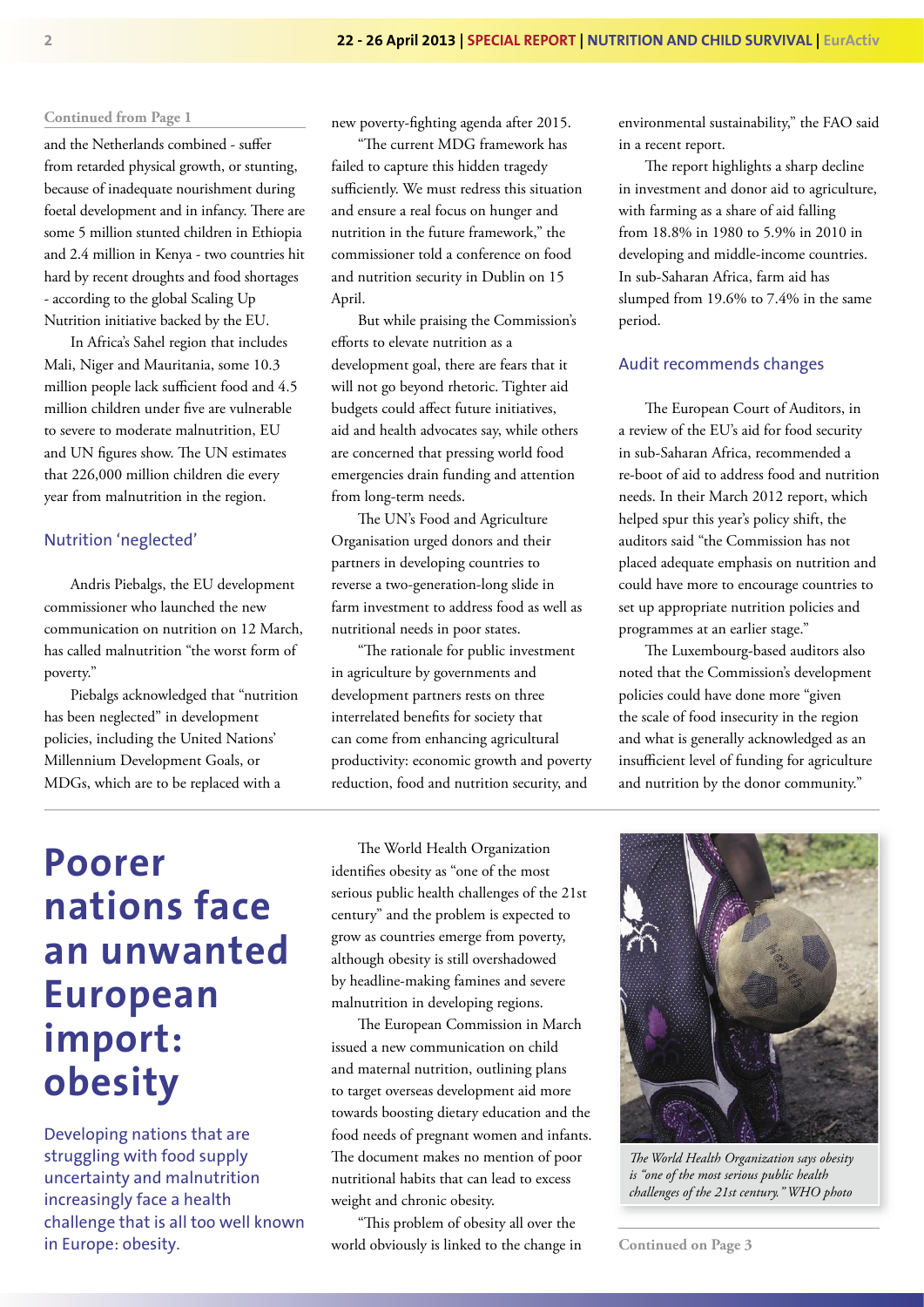the environment that we are facing today in the Western as well as in the developing countries," said Dr Gabriele Riccardi, a member of the Barilla Centre for Food and Nutrition advisory board and medical professor at the University of Naples.

"The availability of food which is cheap and is not nourishing, that's the main problem," Riccardi said in a telephone interview, identifying food companies as a culprit for selling cheap, prepared foods that are high in calories but low in vitamins, fibre and minerals.

#### Bad habits

Demographic trends show that children and adults in developing countries are already following the western model of sedentary urban lifestyles and diets of fatty, prepared foods and snacks.

"What is happening is that in the developing countries, we are going to track the same route that we have faced in our countries in the Western world. You are moving from a condition of undernutrition to a condition of malnutrition and obesity," Riccardi said.

The fight against hunger was one of eight priorities set out in the United Nations Millennium Development Goals (MDGs), which call for halving world hunger by 2015.

Despite the greater emphasis the MDGs put on fighting poverty, 868 million people are poorly nourished today, most of them in sub-Saharan Africa and South Asia, and the figures have been on the rise since the millennium began. Globally, more than 1.5 billion people are obese or overweight, according to new report by the Barilla Centre.

Some development advocates have called for nutrition to be included in the successor to the MDGs, which expire in 2015. Discussions are now under way to develop new goals.

Jan Vandemoortele, a former UN official who helped draft the MDGs in 2001, said recent proposals from the European Commission and independent panel of experts risked "overload" and recommended the post-2015 framework should be simple and focus on a few global challenges, not just those of the developing world. He recommended that nutrition be one of those global goals.

"When we talk about nutrition, we should not rely only on talk about hunger and the underweight, but about obesity and overweight," he told a 9 April conference on development policy organised by the European Commission.

There are also growing international calls to reverse the shrinking investment in developing country's farms to address both food supply needs and production of more locally grown, healthful foods.

#### Commission focuses on nutrition

The Commission's new nutrition communication proposes a more robust emphasis on the long-term nutritional needs of pregnant women and infants. Released on 9 April, it came a year after European auditors criticised the EU's response to food insecurity and lack of support for the nutritional needs of developing nations.

The communication recommends working with governments receiving food aid to increase spending on nutrition and dietary education.

Health experts say the first 1,000 days of a child's life are critical in setting good eating practices throughout life. Inadequate vitamin and mineral intake in infancy can cause wasting, stunting and other serious long-term health problems.

Data show that for every overweight child in developing countries, there are nearly two who are wasted and at least five who are stunted. Wasting is the gradual erosion of the body and its functions due to severe malnutrition, while stunting is a condition of slow physical growth.

"Stunting can kill opportunities in life for a child and kill opportunities for development of a nation," Anthony Lake, director of the UN children's agency Unicef, said in a releasing a new global nutrition report. "Our evidence of the

progress that is being achieved shows that now is the time to accelerate it."

Some 165 million children under the age of five suffer from stunting, according to the global Scaling Up Nutrition initiative backed by the EU. Unicef figures show that an estimated 80% of the children live in just 14 developing countries.

#### Rising levels of obesity

While these health conditions are mostly the province of poor nations in sub-Saharan Africa and Asia, obesity is catching up. WHO estimates there are 42 million children under the age of five who are obese, 35 million living in developing countries.

Four sub-Saharan African countries are near the top in global rankings with highest percentages of obese and overweight children. Four of the top five countries with the highest numbers of severe malnutrition are also in sub-Saharan Africa.

Overweight children invite future health problems, including higher rates of cardiovascular disease, diabetes and high blood pressure, the Barilla study shows. Overweight children tend to be more lethargic and extra weight can hamper worker productivity in adult life.

The Barilla Centre's report, "Eating in 2030: Trends and Perspectives," challenges policymakers to rethink nutrition, including shifting to agricultural policies that promote healthful and nutritious foods.

Riccardi, meantime, urges Europe to take a closer look at its own health challenges as it works with developing nations.

"We are not able learn from the mistakes we have done in the Western world and to transmit them to these countries," Riccardi said.

"And so the problem will be how to be able in these countries, once the economic conditions are improving, to have the opportunity to approach in a correct way nutritional problems and give emphasis to fruit and vegetables and whole grain cereals and healthy foods, rather than fast food that people are getting today and probably [will] get more and more in the future."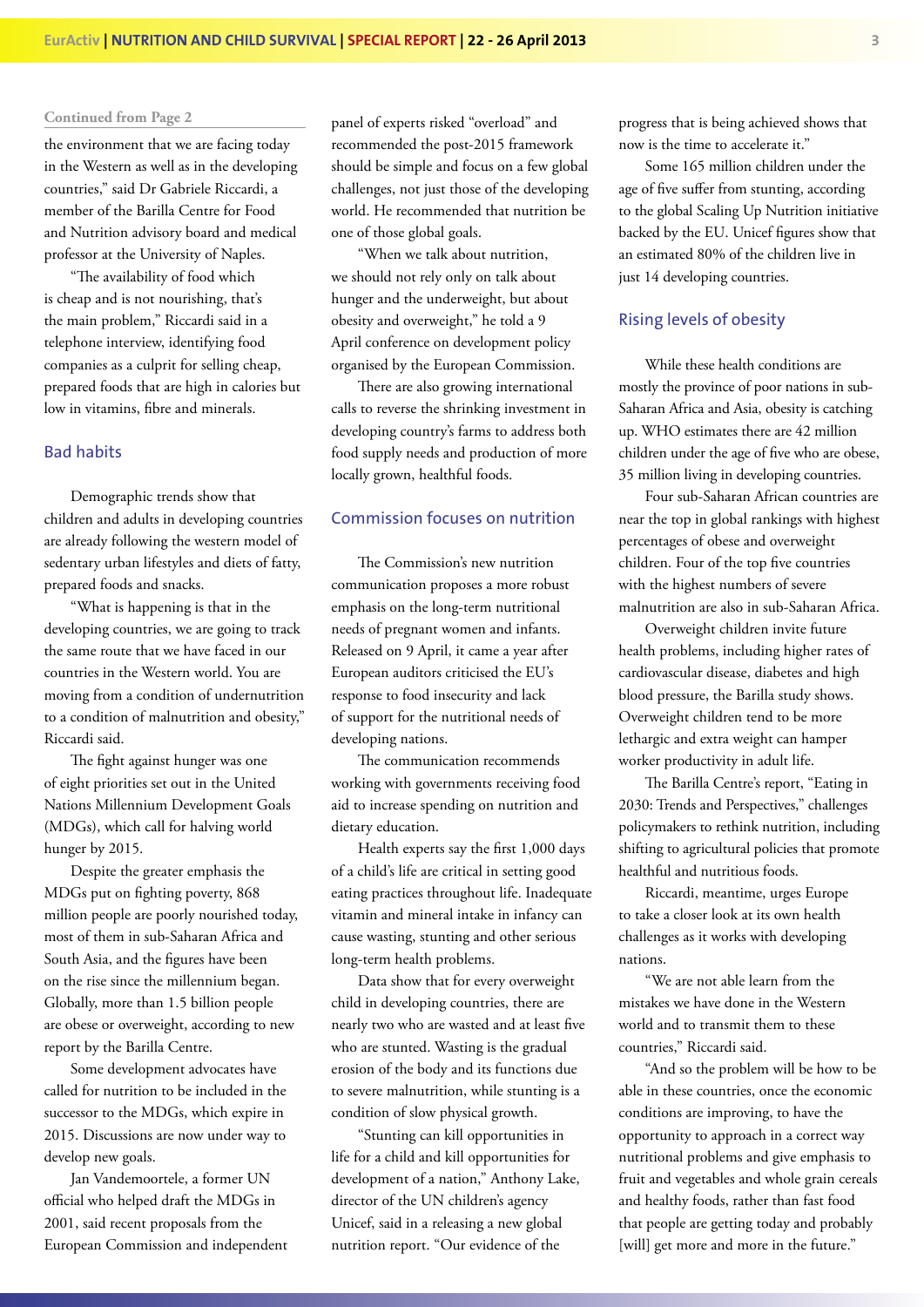## **US plan for EU-style food aid policy seen as boost for farmers, nutrition**

The Obama administration is proposing a major overhaul of food aid that would for the first time put America's overseas policy in line with European practices of providing cash and other alternatives to bulk shipments.

The White House plan, which is included in the 2014 budget proposal, marks a significant shift in US policy and could speed up the response to crises, boost local production and improve the nutritional value of food aid, say campaigners who had long lobbied for the change.

Eric Muñoz of Oxfam called the proposal a "bold step" that has already gained some top-level support in the US Congress.

"We have a one-size-fits-all approach to addressing acute humanitarian crises … a system that was designed in the 1950s and has largely remained based on 1950s policies," said Muñoz, the senior policy advisor for agriculture and food security at Oxfam's Washington office.

"It is highly significant that this proposal has been put on the table - this is a huge step in the right direction and it's something that we've been fighting for for a number of years," he said by telephone.

#### In step with the EU, Canada

President Barack Obama's proposal could face a less welcome reception in Congress, where farm-state lobbies have considerable muscle. President George W.



*US plan for EU-style food aid policy seen as boost for farmers, nutrition © World Food Programme / Peter Casier* 

Bush's call for similar reform fizzled.

But if approved, it would mark the first time that Washington moves away from buying surplus food from American farmers and shipping it to developing countries or disaster zones. The proposal would put the Americans in line with the EU and more recently Canada to use cash transfers and vouchers in times of food insecurity.

US congressional figures show that America has traditionally provided about half of global food aid, compared to 27% for the EU, and is the main contributor to the World Food Programme, accounting for 45% of its donations compared to 29% for the EU.

The White House has asked Congress for \$1.8 billion, or €1.4 billion, to fund foreign food assistance for 2014. The EU spends about €1 billion annually on food security and farm development in developing countries.

"The president's proposal commits to a more rapid, cost-effective, and lifesaving food aid programme that pairs the continued purchase of American food aid with a diverse set of tools, including local procurement and food vouchers," said Rajiv Shah, who heads the US Agency for International Development.

"As we ask for this increased flexibility, we commit to maintaining our purchase of American food - and increasing our focus on the higher value, more nutritious products that are so critical to improving child nutrition and saving lives."

The US is also focusing more on investing in child nutritional support and education in foreign aid policies, in line with new European Commission proposals. Last year, the G8 nations agreed to support an alliance for food security and nutrition with African nations, and food and nutrition are the focus of a G8 summit in Northern Ireland in June.

#### Cold War relic

Pressed by Britain, European countries agreed in the 1990s to move towards a food aid system based on regional food procurement through cash transfers and vouchers rather than bulk food deliveries.

Though the change has not replaced the need for food donations - especially during disasters or in times of humanitarian crisis - the approach is seen as a way to boost local production while providing fresher, more nutrition-rich

**Continued on Page 5**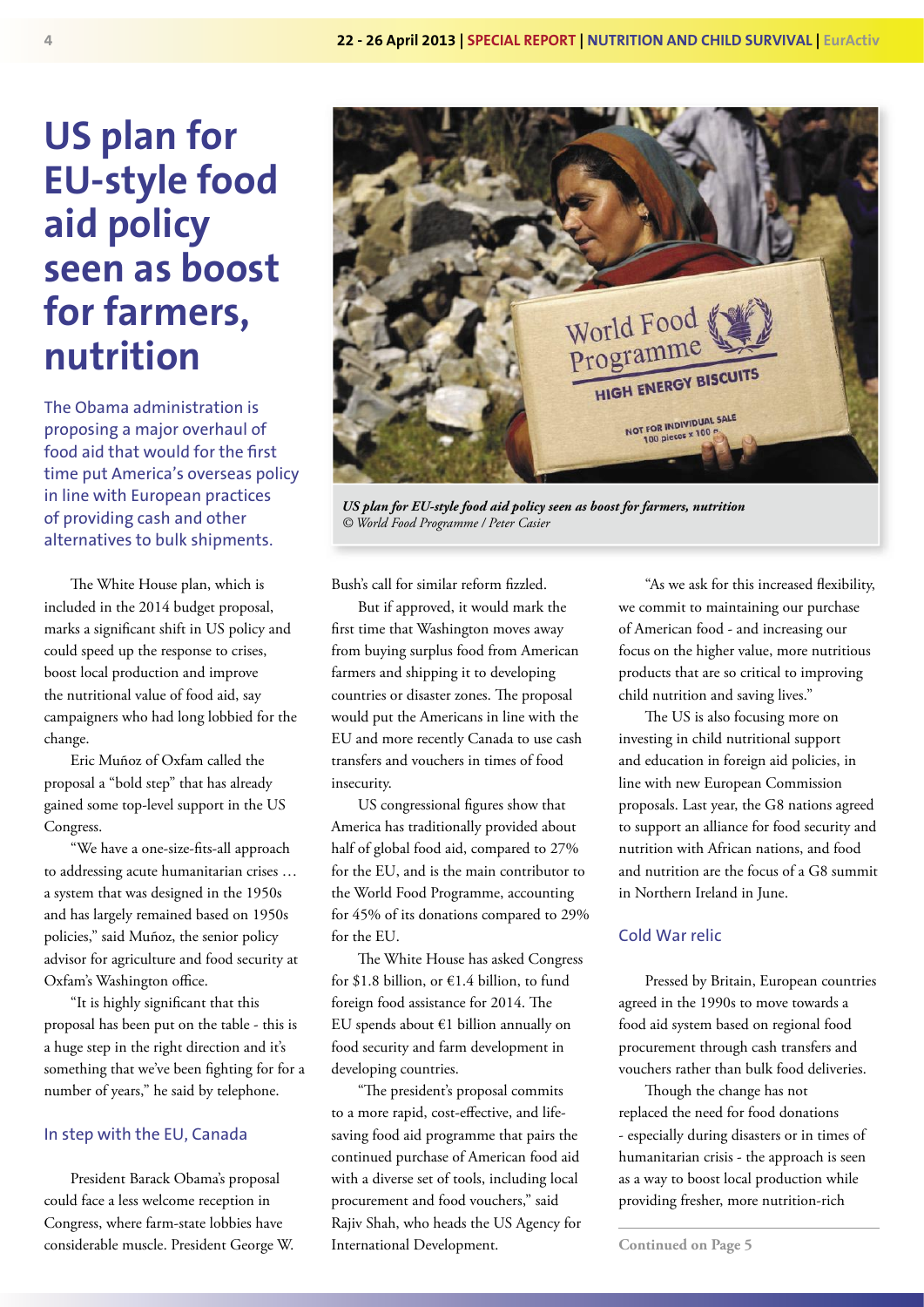foods to needy communities.

The World Food Programme, the UN agency that is often at the vanguard of famines and food emergencies, also is using cash transfers and food vouchers, citing the economic value of sourcing food locally and the nutritional value of fresh produce over bulk imports.

But the US has stuck to a formula which dates to post-war reconstruction efforts in Europe and Asia, and was reinforced through the first international food aid convention in 1967.

Oxfam and other organisations have long contended that the US programme hurt smallholder farms in recipient nations by deflating prices by "dumping" surplus commodities.

The Oakland Institute, a think tank in California, has in the past accused the US government of using aid to create export markets for American farmers. In one highly critical report, the think tank said: "Used as a foreign policy instrument and as a way to expand export markets, US food aid still largely serves US interests. By nature, it does not contribute to the eradication of hunger as it is based on the incorrect assumption that both farmers in

the US and in recipient countries benefit from food aid.

"Feeding people will not solve the problem of hunger. The US has not yet acknowledged that the alleviation of hunger in the poorest countries requires a massive effort to promote self-sufficient agriculture in these countries," the report said.

Europe has also come under fire for negotiating trade policies that are seen as hurting developing nation farmers, who are unprepared to meet European safety regulations or unable to compete with subsidised European goods.

#### More flexibility and faster response

Oxfam's Muñoz explained the multiple benefits of cash- and voucherbased food assistance. It saves money on long-term storage, reduces transport times from "months to days," and encourages development of resilient agriculture in countries or regions prone to food emergencies.

Cash transfers are seen as a development tool because local sourcing of food creates markets for farmers and jobs in distribution.

"We can set up these systems very

quickly, we can get resources to people in need very efficiently," Muñoz explained, "and we can do it in a way that maintains some of the same, or increases, the accountability of the system to ensure that the people we are trying to aid actually are the recipients of the aid and that it doesn't get syphoned off."

Vouchers can also be designed to encourage the purchase of vitamin and nutrient-rich foods, critical to childhood development and physical resilience to diseases. In contrast, Muñoz said, bulk foods can deliver "a whole lot of calories but that doesn't mean a lot of nutrients and micronutrients."

The US policy shift is partly based on lessons learned in conflict zones, where fighting hampered delivery of relief supplies.

Recalling efforts to deliver food supplies to Somali refugees, USAID's Shah said in a recent speech in Washington: "Armed groups openly affiliated with al-Qaeda blocked our access, attacked our food convoys, and targeted food distribution centers. In the hardest hit areas of southern Somalia where these militants ruled, food aid couldn't save lives.

"But cash transfers could."

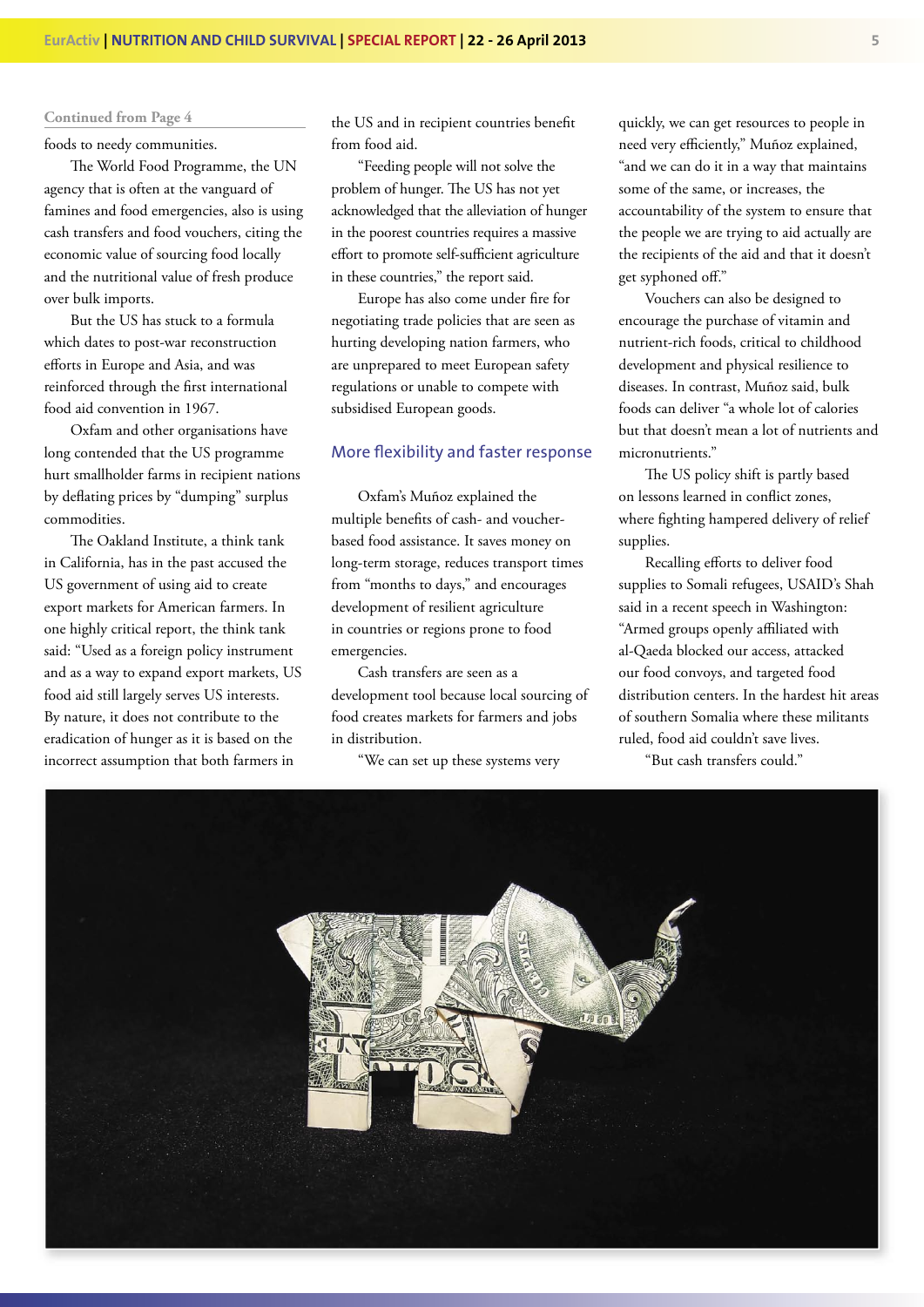## **UN food official: Donor flexibility is vital to crisis response**

The World Food Programme is UN's front-line agency in disaster and conflict areas. Its new director in the Horn of Africa, Valerie Guarnieri, says the European Union's recent crisis response in sub-Saharan Africa should set a new standard for financing humanitarian action.

*Valerie Guarnieri was named the World Food Programme's regional director for East and Central Africa in February. Previously,*  she was based at the WFP's Rome office. The *following are excerpts of an interview with EurActiv's Timothy Spence in Brussels.*

**There was a serious drought and food crisis in East Africa in 2011. What is the situation today?**

Certainly we're not in the regional crisis situation that we faced in 2011, in part because the broader food security situation in the region better, that is clear, but also because we don't on top of it have the haemorrhaging of Somalia to be coping with and the impact that had on the main countries, Kenya and Ethiopia, that were dealing with the burden.

In Somalia we have a very nascent government, we're all quite encouraged that moves are being made in the right direction, but it's going to be a long way to go before the situation is stable and we're still fundamentally working at the community level in Somalia. But the refugee outflow situation – both the needs in Dadaab and the needs in Dolo Ado



*UN food official: Donor flexibility is vital to crisis response Photo of Valerie Guarnieri © FAO/Giulio Napolitano*

[refugee camps in Kenya and Ethiopia, respectively] – are very much under control now in terms of having all the care and maintenance arrangements in place to deal with the current population, and the continued much small numbers who move out. So that's quite encouraging. …

We're in a better position to respond than were in 2011 but we're still not in the position that we should be as an international community to respond to what remain of pockets of food insecurity, including some quite severe pockets. So we're concerned there. … We see needs continuing at a significant scale in Ethiopia, though there is a good system there in order to respond through these regular rounds of assistance …

And there are pockets in Djibouti and in Kenya in the arid and semi-arid lands that we're worried about. But overall, regional production is quite promising this year so within the region we feel we

have largely the resources to respond. The question is making sure we have the funding to do it and then in areas like Somalia the access continues to be a problem.

**Childhood nutrition has suddenly a big policy push in Brussels as well as internationally. In the broader scope of**  hunger, where does this fit?

It's a big problem. It's a problem on two counts: because in several of the countries in the region – mainly in South Sudan, in Somalia, in the arid and semi-arid lands, in Kenya, and in vulnerable regions in Ethiopia – every time there is a shortage, we see spikes of acute malnutrition that vastly exceed the emergency threshold of 15%. So that's a recurring problem that we have to deal with.

**Continued on Page 7**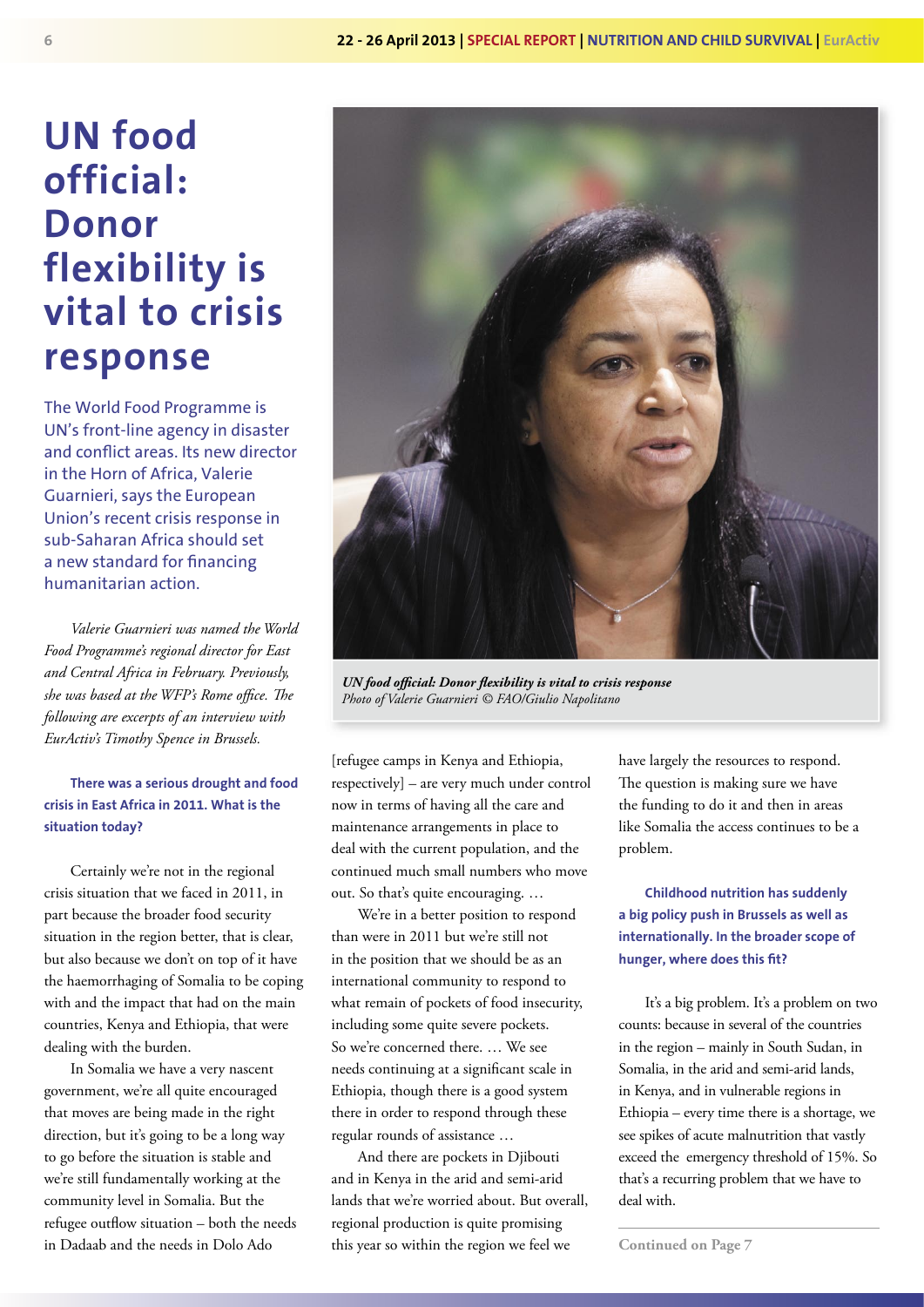But in addition to that, we know now that when you have an underlying high rate of stunting [slow physical development of children] – and most of not all of the countries in the region exceed the 30% level of stunting – then it's a precursor for a critical acute situation when a crisis hits.

There are going to be droughts and floods and other sorts of disaster in the region. If we don't get the chronic malnutrition, the stunting problem, under control, then we're not going to be able to get in front of these acute nutritional spikes that happen every time there is a crisis.

#### **What is your opinion of the European Commission's new policy on aid for child and maternal nutrition in developing countries?**

I think it's a good policy. We had quite a bit of opportunity to engage in it and what will be important is to ensure that in its implementation, that the longer-term investments are made in these areas – not just the countries, but in the areas that are subject to recurring crisis.

**The statistics on stunted children are quite alarming – more than 5 million in Ethiopia, more than 2 million in Kenya. Millions more suffer from other acute nutrition-related health problems. Who is to blame for this toll?**

I don't really see it as assigning blame. It's more an issue of what's causing it.

We know in terms of stunting it's a great composite indicator because in order to prevent stunting, you need to have adequate access to healthcare, particularly for women of child-bearing age and young children, you need to have adequate access to clean water and appropriate sanitation, and you need to have adequate access to nutritious food.

So that's quite the recipe … and most people in poor and marginalised communities, some don't have sufficient access to any of those things but few would have access to all of them.

It requires action across those sectors, but ultimately of course it's the responsibility of governments to ensure that their populations have access to clean water, healthcare, sanitation and food. But realising that responsibility is obviously a challenge for countries where their own production doesn't meet their country's needs, where they're economically struggling to ensure the well-being of their population. And agencies do their best with the resources available to try to help the governments address those gaps.

**These problems are recurring and so many donor resources seem to be spent on crisis and humanitarian response. Does there need to be a re-boot to focus on long-term development solutions rather than crisis response?**

It's not fair to say donors in general are focused on crises, because in fact there are vastly more resources available globally for development than there is for humanitarian assistance. …

The shift that needs to happen is twofold. Donors should ensure maximum flexibility possible in the programming of their humanitarian resources [to] allow for addressing these issues that only make humanitarian crises more expensive and only make the problems more acute for the people.

But at the same time we've got to pull the development donors, or the development resources from the same resources, into those very countries, and then not just into the countries but into the areas that are subject to the crisis. …

So you will have a country like Kenya, and to achieve production markers or health markers that would be established from a development perspective, most of the resources wouldn't be channelled to the [country's] arid and semi-arid lands. They would be channelled to other parts of the country. Meanwhile, we have governments that have invested in the more productive areas of the country, sometimes for economic reasons and sometimes for other reasons. So these very marginal areas are

the very areas that have been neglected by development and really continue to be neglected by development.

What's exciting about the resilience approach is the opportunity to really have that dialogue that allows us to help pull these longer-term investments into the very areas that are subject to the recurring crises.

#### **This means mixing humanitarian funding and development aid?**

It's a mix of humanitarian and development. We need flexibility with humanitarian resources [and] you don't already have that flexibility, or the donors don't have that flexibility.

Most of the donors don't have the flexibility themselves, including the Europeans. The legislation is such that humanitarian funds are in most cases appropriated and then subsequently allocated subject to fairly strict criteria both in terms in of the time horizon … as well as in terms of what those funds can be used for.

So it's quite encouraging … some of the progress that the EU made in the context of the Sahel [drought and food crisis in 2012 ] to really try to push that envelope in terms of the humanitarian resources. And I think there are some promising steps that were taken that hopefully can become mainstreamed.

#### **Such as?**

"The resources that were appropriated on the humanitarian side were stretched in terms of the types of activities that would be used to fund, particularly in the area of nutrition. So there was a major investment – I know we benefitted at WFP – from ECHO [EU humanitarian aid] resources in Niger that were used in a blanket supplementary feeding programme that was used both to address the acute malnutrition as well as to prevent the underlying stunting problem from … exacerbating the acute crisis.

**Continued on Page 8**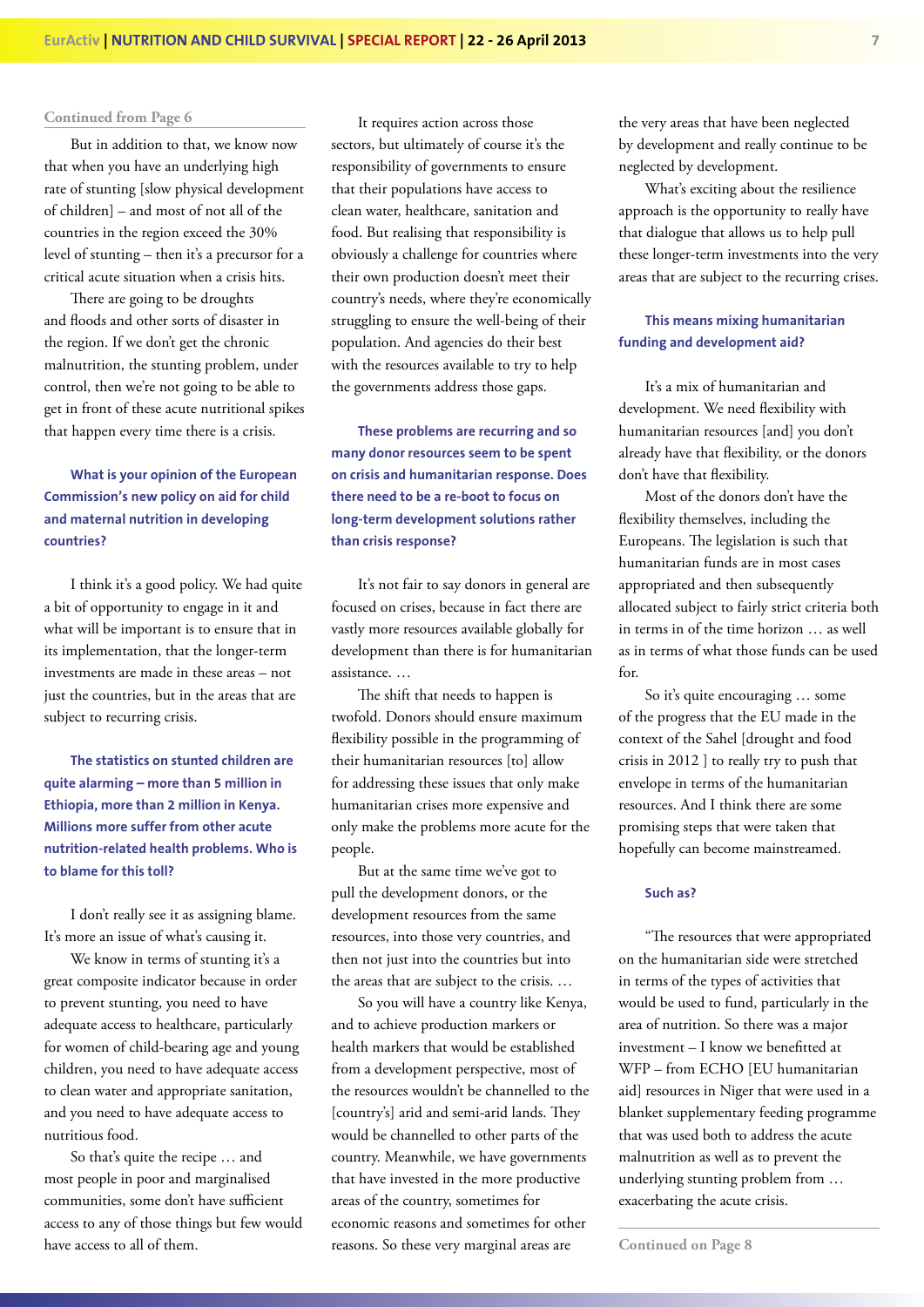We were using special highly nutritious, ready-to-use supplementary foods … allowing all children to get this food as part of a mother-and-child health programme that then helped ensure that those children didn't then become acutely malnourished. …

I would like to see that kind of action within the [European Commission], but of course also with the individual countries and the other donors to move beyond an ad-hoc decision made in a compelling crisis to something that is more mainstream. Maximise the legislative flexibility that they have, and then on the legislative side so that flexibility is legislated.

#### **This must be one of the toughest assignments at WFP.**

It's tough because it's big. It's the

## **Rising costs pose challenge for poor nations' vaccinations**

Rising drug costs and supply uncertainty threaten efforts to achieve universal immunisation after decades of steady progress in vaccinating African infants against crippling and deadly diseases, health workers say.

In the world's poorest region, sub-Saharan Africa, the rate for basic vaccinations has risen fifteen fold since 1980 – from 5% of children to 77% - backed by an outpouring of aid from the EU and other donors and public-private schemes to provide low-cost vaccines in developing countries.

Yet a growing number of

biggest operational region. The scale of the need as well as the scale of our operations is significant. And because we're 100% voluntarily funded, we're on this treadmill of raising resources to support and in moments of high visibility, those resources come in relatively easier, but then when the region is off the radar screen it gets harder and harder to keep the momentum up to raise the resources. So it's challenging in that way. But the opportunities are huge, too…

**What should European Union be doing to help?**

From the Parliament, I'd be looking for legislation that both permits and requires the flexibility in the use of resources, so we need to break down the silos between humanitarian and development. It makes a tough job even

recommended immunisations for children under five and limited competition have contributed to the rising costs even as the price for some traditional vaccines has fallen through collaborative schemes to help the world's poorest countries.

The European Union, a leading source of developing nation assistance, has pledged to make health a priority of a new development aid framework that focuses on the lowest-income countries, mostly in sub-Saharan Africa. As part of a broader push to reduce childhood disabilities and illness, the European Commission has also proposed a new framework to improve nutrition for infants.

But concerns about the decline in assistance from Europe and other leading donors also weighs on concerns about future support.

"There has been a large amount of funding that has been given by donors over many years and significant improvements have been made," said Shingai Machingaidze, a researcher at the Vaccines for Africa Initiative at the University of Cape Town.

"Unfortunately, there are many

harder if we have pitch to different silos and if we don't have the opportunity for longer-term investment and engagement in these countries, and the parts of the countries, where we have the chance to support populations over time and to make them more resilient.

For the region - and it goes a bit to the European public – East Africa is not a basket case. It's a region with a lot of challenges, but it's a region where there is growth and there is promise and there is more investment needed to help that multiply.

So I'd like to see the region benefiting and participating in that kind of dialogue and see donor attention focused more on [long-term] investments without ignoring the need to continue live-saving assistance, and not to only think about the region when the cameras are flashing on drought victims.

issues that have to be configured with immunisation programmes: infrastructure, human resources and preparing the vaccines. Putting all these together, the coverage has just not reached what was hoped for and anticipated, which is universal coverage for all children," Machingaidze said in a telephone interview.

Machingaidze and other South African colleagues last month published a report showing that the cost per child of vaccination regimes has risen from \$6 (€4.60) in 2000 to \$25 (€19) to and could rise far higher - to \$58 ( $644$ ) – when new vaccinations for pneumonia and diarrhoea are included.

"These costs are just far greater than African countries can afford to pay per child," Machingaidze said. "So even with donor funding it's still a very large amount of money that's needed to ensure that every child in Africa gets vaccinated."

#### Public-private alliance

Developing countries enjoy substantial discounts on vaccines through a public-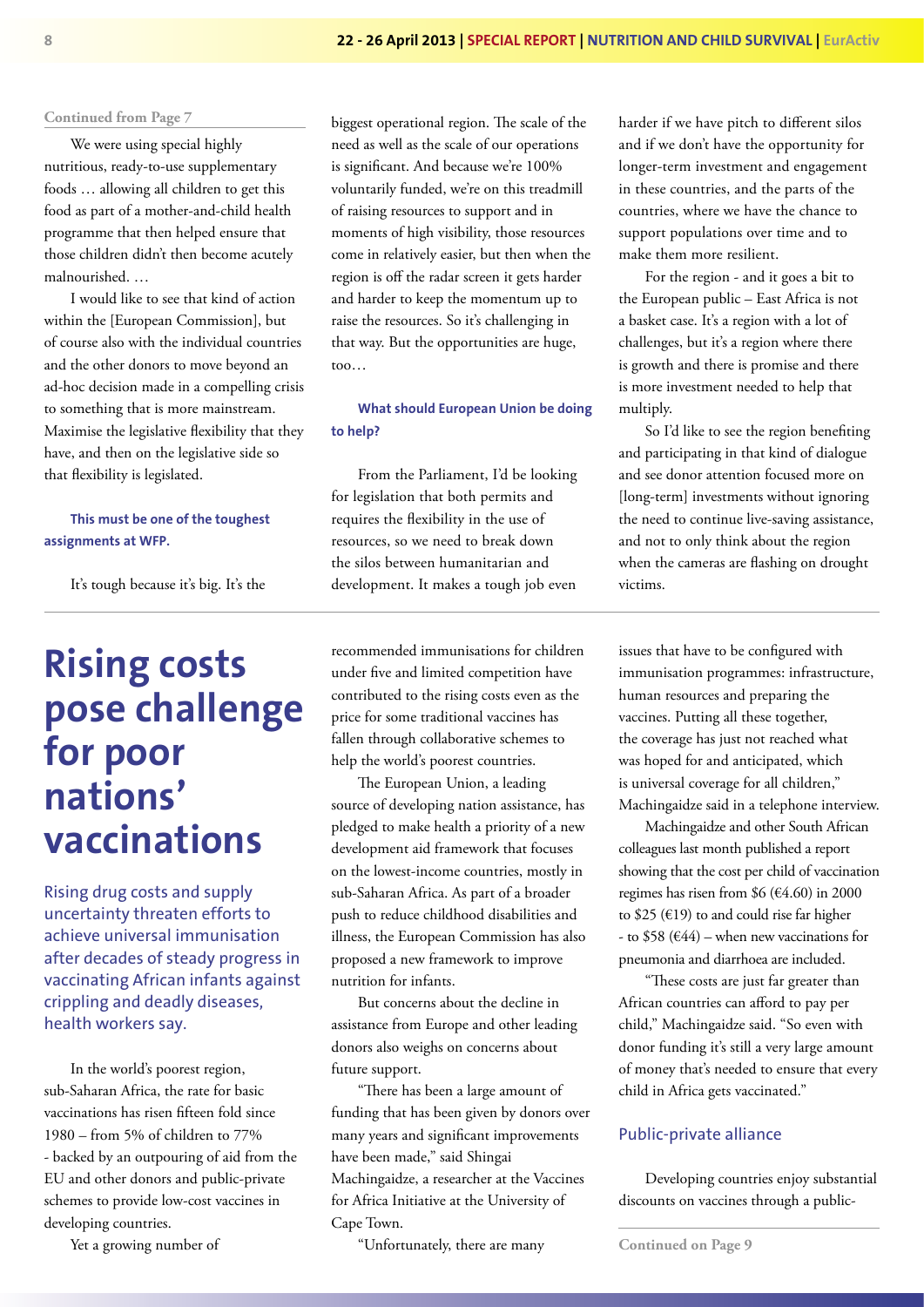private partnership, the GAVI Alliance. Founded in 2000 as the Global Alliance for Vaccines and Immunisation, the group now helps fund affordable vaccines for more than 70 nations.

The Geneva-based organisation received \$110 million (€77 million) in direct funding from the European Commission from 2003-2012 and 11 EU states have also contributed, along with other public and private donors.

GAVI and its partners, which in addition to European donors include the WHO, the UN children's agency Unicef and the World Bank, has helped vaccinate 370 million children in 73 countries since it was founded in 2000.

The alliance leverages this vast market, plus ties with suppliers and public and private donors, to provide low-cost supplies of leading vaccines for hepatitis B, rotavirus, diphtheria, tetanus and other diseases.

But GAVI has come under criticism from advocacy groups for failing to bargain for even lower prices. The medical chartiy Médecins Sans Frontières (MSF) contends that GAVI has worked too closely with major pharmaceutical firms in Europe and the United States rather than diversifying its supply chain.

#### Doctors group seeks more cost control

MSF's Access Campaign, established in 1999 to press for better access to low-cost vaccines, also advocates public investment in the development of vaccines that are easier to administer and can be stored in formidable environments where storage and refrigeration are problematic.

Kate Elder, the vaccines policy advisor for the Access Campaign, praised GAVI's achievements but says costs are still too high for poor countries and medical charities.

"We all have the same goal – we all want to get kids vaccinated," Elder said in a telephone interview. "Yes, GAVI has been able to reduce prices … and yes that is laudable. But the point is we could actually

go a lot further. We know that these vaccines are bringing blockbuster revenues for pharmaceutical companies." "There is much more room to push down the cost of these vaccines even further," she said.

MSF's "conservative" estimates for vaccine regimes are in similar to those estimated by the South African researchers, prices Elder said were unsustainable for the poorest nations and charities like here.

Elder urged donors to throw support behind efforts to replicate India's success in building domestic pharmaceutical industry that turns out low-cost vaccines that still qualify under World Health Organization (WHO) safety standards.

#### GAVI sings deal with Indian producer

In a bid to expand its supply chain, the GAVI Alliance announced on 18 April – ahead of World Immunisation Week – that it had forged a new supply deal with India's Biological E Ltd. that will save \$150 million (€115 million) in vaccination costs over four years and shave the cost of the pentavalent vaccine from \$2.17 to \$1.19 per dose. The vaccine is a single dose for type B influenza, hepatitis B, diphtheria, whooping cough and tetanus.

"This is great news for children in the world's poorest countries and it shows that our innovative public-private partnership model is working well," said Dr Seth Berkley, the alliance's chief executive.

"A decade ago we had just one European supplier and a price of \$3.56. Today we have five suppliers, including two in India, and a price that is down to its lowest level yet," Berkley said in announcing the agreement. "This marks the realisation of a vision that GAVI started a decade ago to create a healthy, competitive and sustainable global market for pentavalent vaccine. "

#### More collaboration to reduce prices

But Dr Charles S. Wiysonge, programme manager at the Vaccines for Africa Initiative, also said African nations should be developing what doesn't exist today – domestic vaccine producers.

"African needs to come to the party and start discussing with manufacturers in other low- and middle-income countries like Brazil and India and China - to be able to acquire the technology to manufacture low-cost vaccines," he said in a telephone interview.

Health experts say immunisations are critical to prevent unnecessary illness, suffering and disability - and that the costs pay off in the long run through better health and productivity.

Although need varies by region, vaccines against polio, tetanus, whooping cough, measles and hepatitis B are relatively standard, and the WHO recommends up to a dozen vaccinations in early childhood depending on the risk of viral or communicable disease.

"There are always competing priorities in the landscape of medical needs," MSF's Elder said, "but we have to say vaccines are really one of the best public health tools."

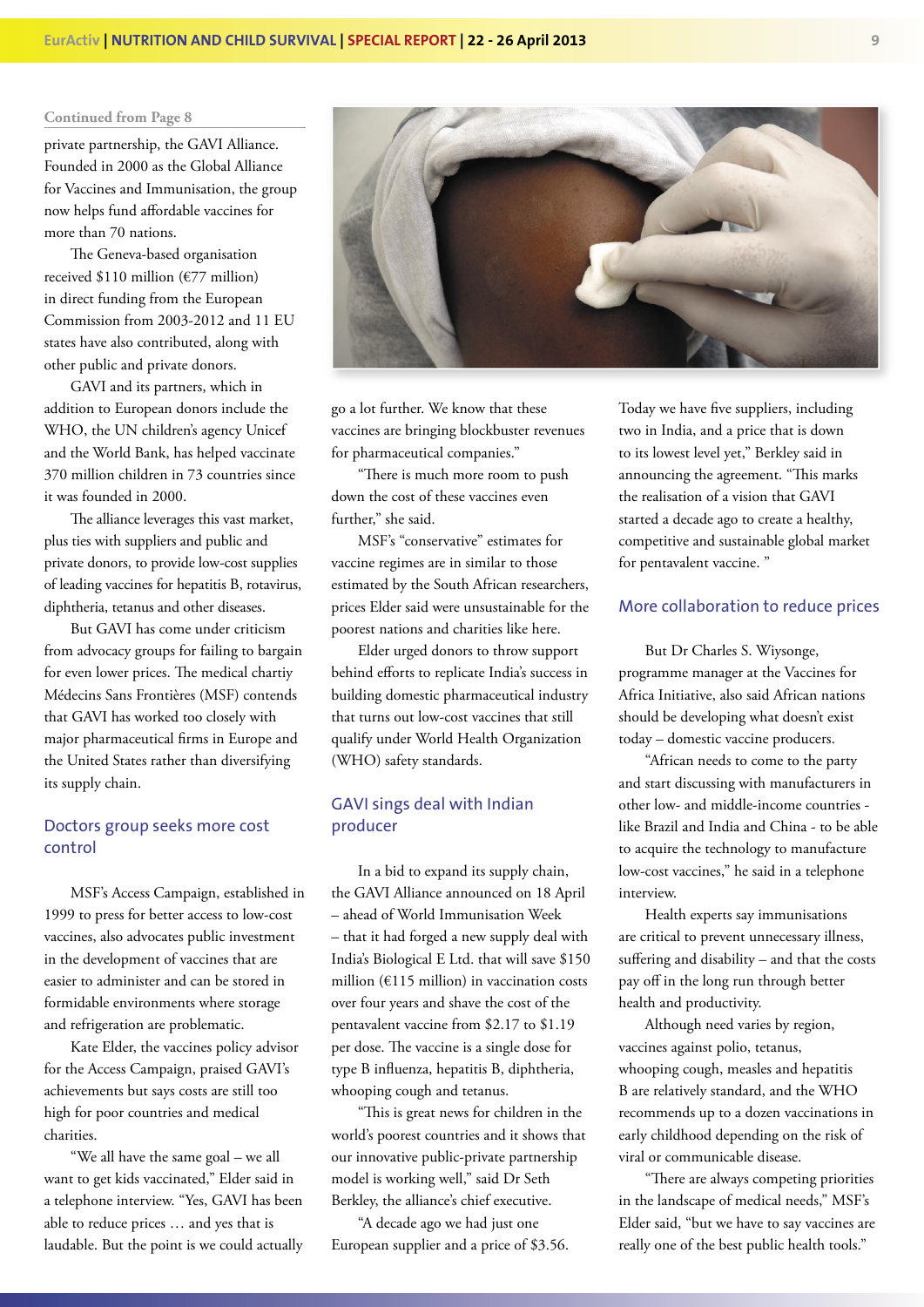## **In Mali, a perilous push to vaccinate children**

Braving minefields and sporadic fighting, health workers have carried out a campaign in recent days to vaccinate thousands of children in northern Mali against measles, polio and other deadly diseases.

services and the delivery of vaccines and nutritional assistance to children.

Providing vaccinations has been "very, very challenging," Dr George Ameh, health manager for the UN's children's agency Unicef in Mali, told EurActiv by telephone from Bamako. "You don't have skilled manpower, the [refrigeration] facilities are non-existent, vehicles are non-existent and have been looted. But we also have a humanitarian obligation to go in and make sure that the children have protection against preventable diseases."

The immunisation campaign comes on top of a measles outbreak two



The 10-day operation ahead of World Immunisation Week, which runs through Saturday, highlights the challenges of EU and international efforts to improve health, nutrition and food security in Mali and the rest of Africa's fragile Sahel region.

The European Commission unleashed €250 million in development aid for Mali last month to help the struggling government in Bamako, which sought French help to repel a rebel advance from the nation's impoverished north.

Fighting between the internationally backed southern government and northern rebels has subsided since France sent an intervention force on 11 January, but months of unrest took a toll on health facilities, disrupting medical

months ago and reports of more than 200 cases of cholera in the northern part of the country last year that left at least 19 dead.

#### Troubled Sahel

Mali is at the epicentre of the broader Sahel, a formidable region where the Sahara desert transitions into savannah. Along with Mali, Burkina Faso, Chad, Niger and Mauritania have all faced drought, food shortages and insecurity in the past two years.

Some 10.3 million people in the region lack sufficient food and 4.5 million children under five are vulnerable to severe to moderate malnutrition, EU and UN figures show. The UN estimates that 226,000 million children die every year from malnutrition.

The UN has requested \$1.66 billion  $(€1.23 billion)$  in aid this year, \$623 million for food and \$273 million to avert malnutrition.

The EU responded by stepping up aid and development efforts in the Sahel, in addition to the €200 million in development aid and €172 million in humanitarian assistance it had planned for the region.

The EU has also set up Global Alliance for Resilience Initiative in the Sahel to improve nutrition.

#### Rebuilding clinics

Mali, a nation of 16 million, erupted in conflict last year when army officers deposed the civilian government while Tuareg fighters who had been sheltering in Muammar Gaddafi's Libya returned home to renew their long-time rebellion. Civilian rule was restored, paving the way for the restoration of EU and international aid this year.

The French intervention has stabilised the south and the influx of aid has allowed relief organisations to begin restoring war-damaged clinics in populated northern areas despite continuing threats of rebel attacks.

Unicef estimates that there are more than 300,000 children under the age of five in northern Mali but precise numbers are unknown because families have sought refuge in the south and neighbouring countries.

The UN's humanitarian agency reported on 10 April that 467,000 people had fled northern regions due to conflict and food insecurity. The International Committee for Red Cross says civilians continue to stay away.

"The fact that displaced people are hesitant to go back to their homes is largely attributable to a general sense of not feeling secure, and also to the impossibility of generating income amid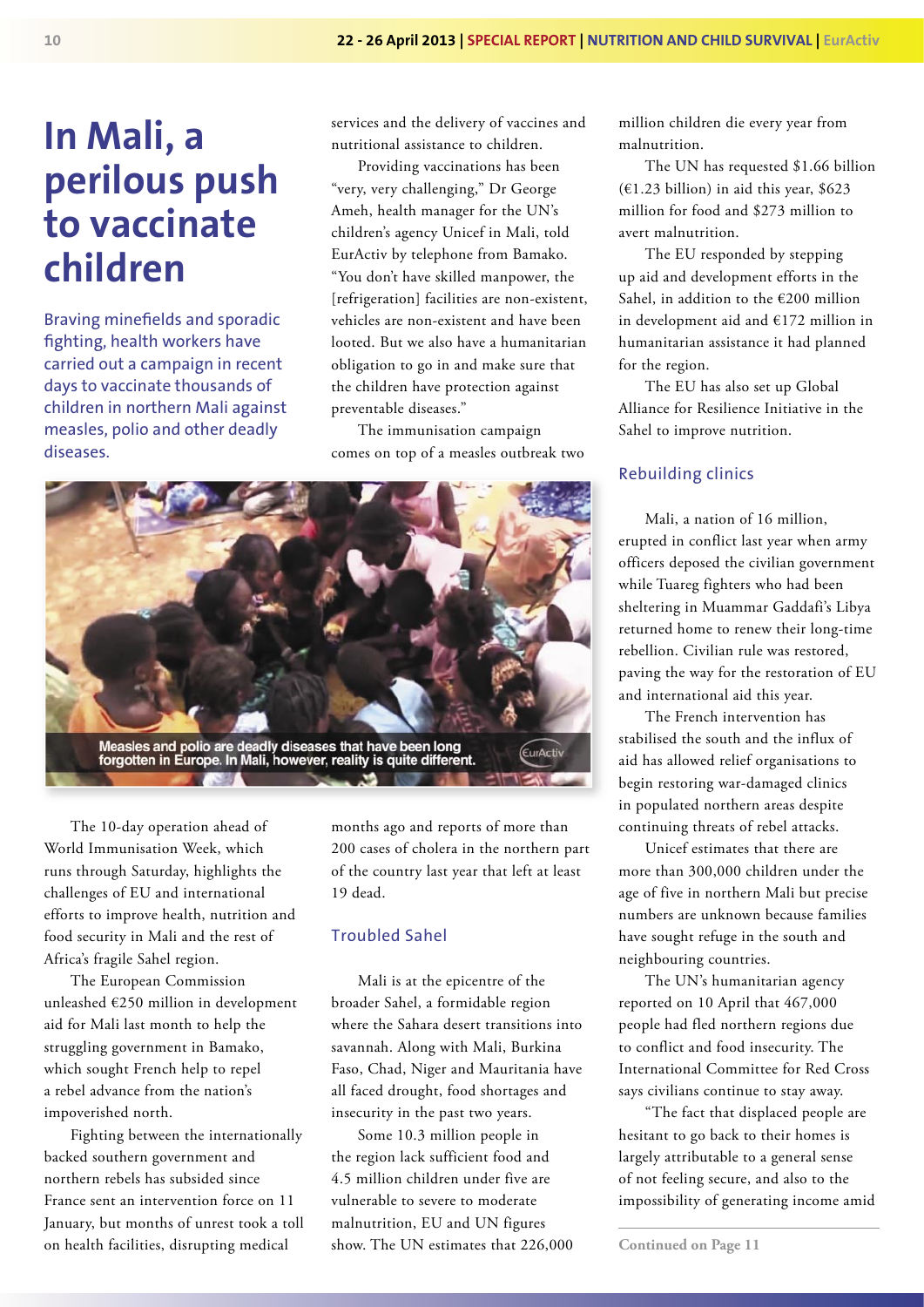such instability," Jean-Nicolas Marti, who heads the ICRC regional delegation for Mali and Niger, said in a statement.

Health workers face other challenges beyond vaccinating children for polio, measles, diphtheria and other conditions. Nutrition is major concern.

In 2011, before the northern rebel offensive began, the UN estimated that one in four children in the north ran the risk of acute malnutrition.

"And now, as you can imagine, the food security situation has worsened, access to healthcare has worsened," said Ameh, who estimated that 40% of children had access to care before, and "now we estimate just about half of that, about 20% have access to care for the management of nutrition."



*Prime Minister Diango Cissoko of Mali during February meetings in Brussels to seek EU aid for his country. European Commission photo*

## **Swift move by EU helped ease nutrition crisis, UN official says**

Faced with a worsening drought and food crisis in Africa's Sahel region last year, the United Nations got a sudden infusion of EU cash to provide nutritional help to 1.5 million pregnant women and children.

UN officials say the European Commission's decision to divert €30 million in EU humanitarian aid to the World Food Programme's emergency nutrition effort  $-$  a week after allocating €275 million for the the Sahel – helped prevent a far deeper crisis, but also showed the value of flexible response and funding.

The Commission's humanitarian arm, ECHO, "channelled" money to the WFP to provide emergency food and nutritional supplements for pregnant women and children under two to help prevent stunting and other serious health effects of severe malnutrition, said Valerie Guarnieri, WFP's regional director for east and central Africa.

The money was used to address "the acute malnutrition as well as to prevent the underlying stunting problem from turning into and exacerbating the acute crisis."



*Swift move by EU helped ease nutrition crisis, UN official says A woman in Sudan's Darfur region receives food aid from the WFP. Photo by Albert González Farran/UNAMID*

The Sahel crisis is far from over. Some 10 million people are still facing food shortages and 1.4 million young children are suffering from malnutrition, UN figures show.

But Guarnieri said the Sahel offered lessons in the importance of early intervention and, in what relief organisations have long pressed for, more nimble humanitarian response from the EU and other donors.

Relief workers donors are often too slow to move and call for allowing more flexible use of humanitarian as well as development funding to respond to crises, like those in the Sahel, refugee crises like the one in Syria, and the severe drought in 2011 that affected more than 13 million people the Horn of Africa.

Most donors are locked into annual or multiannual appropriations, requiring

guesswork on the part of numbercrunchers trying to forecast spending needs.

"The legislation is such that humanitarian funds are in most cases appropriated and then subsequently allocated subject to fairly strict criteria, both in terms in of the time horizon … as well as in terms of what those funds can be used for," Guarnieri told EurActiv in an interview.

"So it's quite encouraging," she said, "some of the progress that the EU made in the context of the Sahel [was] to really try to push that envelope in terms of the humanitarian resources. And I think there are some promising steps that were taken that hopefully can become mainstreamed."

**Continued on Page 12**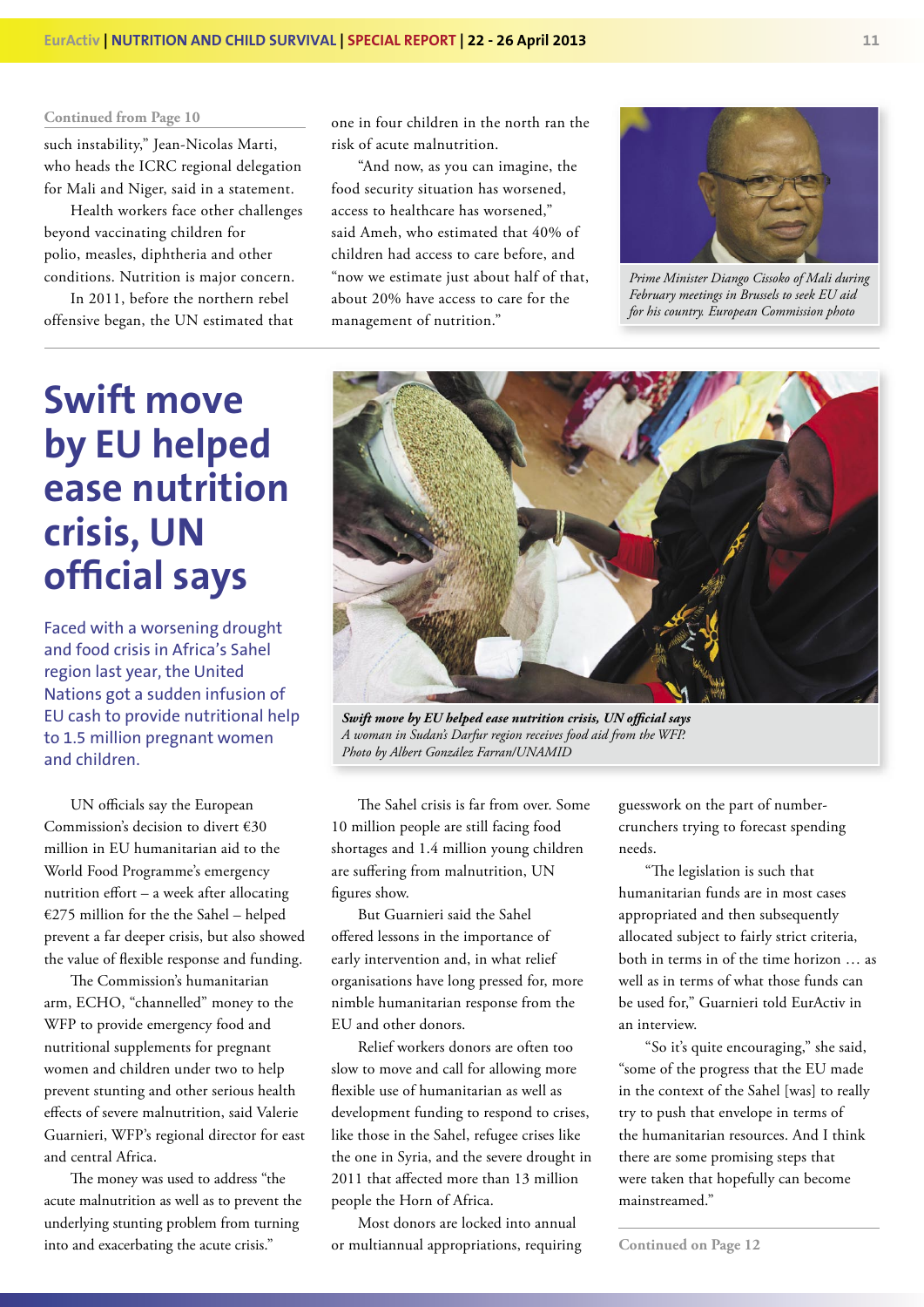#### Budget challenges ahead

A bigger challenge on the horizon may be less about fiscal flexibility than sustainability.

Though an EU budget deal for 2014- 2020 still has not been hammered out by the European Commission, Council and Parliament, funding for foreign development and humanitarian assistance is expected to stagnate or decline.

In the meantime, few European states are expected to meet their commitments to development aid, potentially undermining the EU's pledges to do more for the least developed countries. It has also launched a new communication that promises do prioritise childhood and maternal nutrition in its food and health programmes.

# OPINION

## **A golden opportunity to combat global malnutrition**

On the threshold of several prominent international meetings, there is no better time than this to boost resources for nutrition and to work together to tackle both the causes and symptoms of child malnutrition and stunting, writes British MP Stephen O'Brien.

*Stephen O'Brien is a Conservative member of the British House of Commons. A former international development minister, he is the UK Special Representative for the Sahel and co-chair of the Conservative Friends of International Development. This commentary first* 

Commissioners Andris Piebalgs, in charge of development aid, and Kristalina Georgieva, who oversees humanitarian assistance, have pledged to fight budget cuts, citing challenges and EU commitments in developing countries and conflict zones.

"If there would be cuts in the Commission's proposal, the question would be: Will they be deeper in the area of humanitarian aid? I hope not," Georgieva told EurActiv in a recent interview, "because we trust the facts, and the facts are that the humanitarian budget is tiny, it's 0.62% [of the total EU budget], but with this money we help 150 million people. And for them, this is the most important thing the Commission does, Europe does."

Funding is a major concern for WFP, which depends on the EU for more

*appeared here and is reprinted with permission.*

"I strongly welcome the launch of Unicef's significant and hard-hitting report on child nutrition.

The report identifies both the key statistics and evidence from across the world about child nutrition rates, with particular regard to pre-natal care, breastfeeding, and various vitamin and mineral consumptions; and also outlines how, as a global community, we can tackle the pressing issues of child malnutrition and stunting. These are vital concerns which I have seen on my countless visits over the last 35 years to some of the most challenged and vulnerable parts of the world, especially in Africa, but also in Central and South America, in the Middle and Far East, and in the Indian subcontinent.

The prominence of child (mal)nutrition has emerged strongly in the last few years amongst development partners, international organisations and NGOs. It was a key part of my focus during my time as an international development minister and, in my current

than one-quarter of its contributions for humanitarian operations. Total contributions from the Commission and EU states topped  $£1.63$  billion in 2011 and 2012.

Guarnieri took over the WFP's eastern African operations in February. Asked what the EU could do to make her new job easier, she said: "I'd be looking for legislation that both permits and requires the flexibility in the use of resources, so we need to break down the silos between humanitarian and development.

"It makes a tough job even harder if we have pitch to different silos and if we don't have the opportunity for longerterm investment and engagement in these countries, and the parts of the countries, where we have the chance to support populations over time and to make them more resilient."

role as the prime minister's envoy and UK special representative to the Sahel in North and West Africa, it remains so now.

Stunting is the irreversible impact of not receiving enough nutritious food within the first 1,000 days of life, from pregnancy to a child's second birthday. Staggeringly, there are today around 165 million stunted children around the world – more than one quarter of the world's children under age five are unable to develop physically or mentally as they should. Whilst the vast majority of children in the UK are well fed and nourished, the situation in many developing countries is in stark contrast, as 90% of children affected by malnutrition and stunting live in Africa and Asia.

The link to extreme poverty is incontrovertible – as children in the poorest communities are more than twice as likely to be stunted, particularly in rural areas where as many as one third of children are affected. In addition to this, every year 2.3 million children die of malnutrition.

**Continued on Page 13**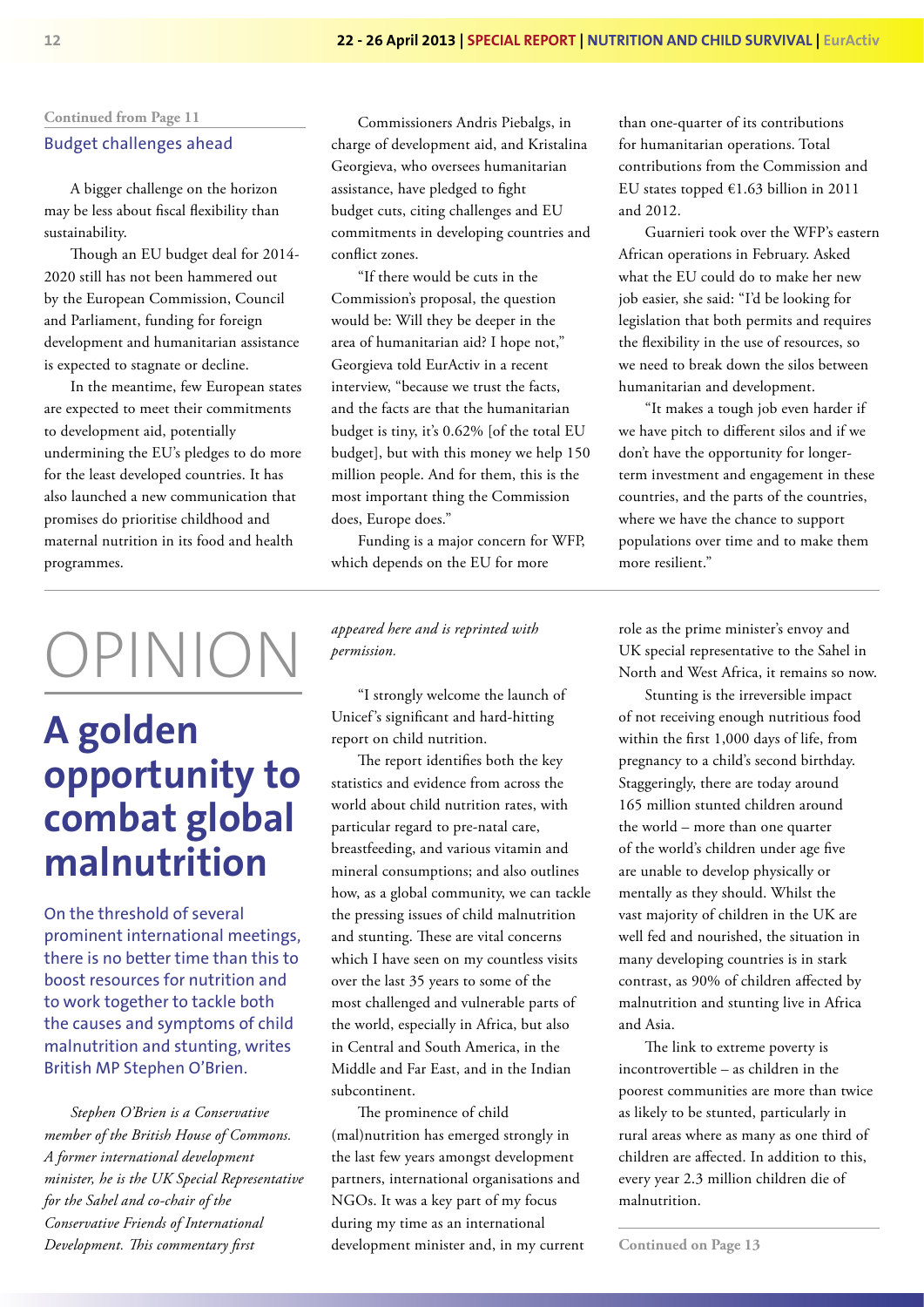As the Unicef report notes, it is imperative to focus on the first 1,000 days of a child's life as the crucial window of opportunity for change – it is during this time that proper nutrition has the greatest impact on a child's health and potential future wellbeing and opportunities. There are proven low cost solutions for reducing stunting – indeed, the report outlines a set of 13 direct interventions which target pregnant women, breastfeeding, and complimentary feeding. Given this cogent evidence, I urge the prioritisation and allocation from the UK's committed development resources for an extra boost to combat malnutrition. This is vital, recognised by all who study the evidence and who, across the political spectrum, are concerned about the avoidable ravages of global poverty.

Unicef's report and its recommendations can be unequivocally supported because they point the way to what is do-able, let alone desirable. Tackling malnutrition is inextricably linked to the wider development goals we are pursuing as a nation through the admirable humanitarian and development commitments the coalition government has made and is rightly sticking to. This is the more crucial in light of the potential impact of climate change (whatever one's view of its cause) whose demonstrable effects are the more immediate and devastating on the poorest people in the least developed nations on the planet.

The International Food Policy Research Institute (IFPRI) have estimated that there will be an extra 25 million more malnourished children by 2050 as a result of the drastic volatility in food prices, agricultural yields and adverse weather. Tackling malnutrition is an economic investment – addressing stunting can break the cycle of poverty and boost the economic development of a nation. Leading economists have estimated that every \$1 spent to reduce chronic malnutrition can have a \$30 payoff. The World Bank has estimated that the funding shortage to address



child malnutrition is \$10.3 billion a year – of which the UK share would be \$232 million.

With developing countries contributing half of the budget, there is potential to save the lives of 2 million children around the world. As stunting negatively affects the school attendance and performance of these children, tackling malnutrition must also be seen as a long term social investment. This funding would help ensure that children are properly nourished and is, therefore, essential in protecting children from illnesses, allowing them to develop physically and mentally, helping them to learn and concentrate in school – thereby raising IQ – and it is estimated, in time, to increase their earning potential.

Tackling malnutrition is a vital investment in the health of a nation. Consider that undernourished mothers have a much greater chance of giving birth to low birth weight babies and that an estimated 60-80% of neonatal deaths occur among low birth weight babies – we need to work together as the generation with the power to bear down on and eliminate these problems which, with political will, are totally tractable. This is absolutely key to the 'golden thread' of development espoused and promoted by Prime Minister David Cameron – ensuring that we tackle all the causes of extreme poverty as well as the symptoms of it.

It is clear that this year is a golden opportunity for the UK government to shape the international agenda. In November 2012, the prime minister pledged to "lead the way in the battle against hunger" and, with the Hunger Summit and the G8 approaching, I believe there is no better time than this to call for the allocation from our budgets of prioritised boosted resources for nutrition and to work together to tackle both the causes and symptoms of child malnutrition and stunting – one of the surest ways to secure sustainable, demonstrable results and improved lives and hope."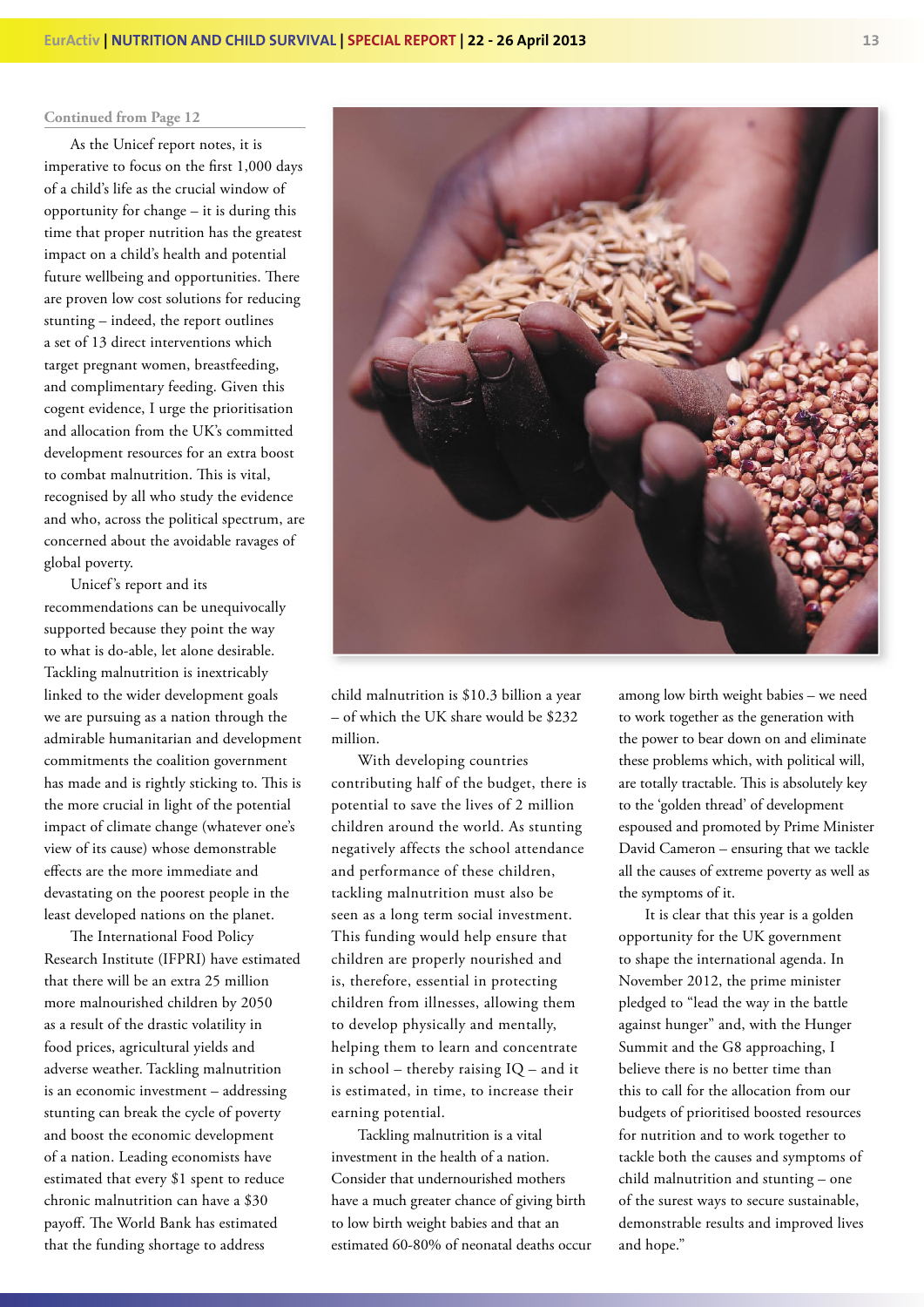# OPINION

## **Mobilising against poverty, hunger and inequality**

People are losing trust in their leaders. What the bottom half of humanity sees is a new apartheid that divides a global rich and predatory minority from the overwhelming majority's growing poverty, joblessness and social inequality, writes Jay Naidoo.

*Jay Naidoo, a former South African minister of reconstruction and development, is the chairman of GAIN, the Global Alliance*  for Improved Nutrition, in Geneva. This *commentary was originally published here and is reprinted with the permission of the author.*

"The drought is brutal in the north of Kenya around Lake Turkana. The rains seldom come and the lake is drying up. So is the hope of the Turkana, a proud people. They are mainly pastoralists. But the grazing lands are fast disappearing as are the fish in the rapidly receding lake.

Heavily armed marauding bands of bandits from the Horn of Africa regularly raid lands and seize the cattle of the Turkana. As one herder said, "They take our wealth and our food. Our cows are our bank. We are alone. There is no government here to protect us. It is the rule of the gun. Our homes are torched, our innocent are murdered. They want to drive us from our land. Our children are not safe. They must go to the city."

Here poverty is driven by climate change, a precursor to the new resource



wars to be fought over water, land, food and competition over scarce resources. The poverty is chronic, systemic and leaves many in despair, abandoned by the political and economic elites of the world.

That story is repeated in the many villages I have been to in the India subcontinent, in the slums of Africa and Asia where families live in a space that is barely bigger than the bathroom of middle class families. In these communities people feel that God has forsaken them.

While we have undoubtedly made progress, when I see the official reports suggesting "Enormous progress has been made towards achieving the Millennium Development Goals (MDGs). Global poverty continues to decline, more children than ever are attending primary school, child deaths have dropped dramatically; access to safe drinking water has been greatly expanded…"

I wonder when these gains will trickle down to the billion people I encounter at the edges of our humanity.

The World Bank 2011 World Development report on Conflict, Security and Development, the Advisory Committee on which I sat on, found that at least 1 in 3 people live in conflict ridden countries and that no country that has experiences serious conflict will achieve any MDG goal. A country that goes through a civil war will take at least 25 years to recover its pre-conflict GDP. In places like the Great Lakes of Africa the primary victims of conflict are women where rape

is used as an instrument of war that also forces thousands of children in the brutal game of soldiers of war.

Last week, Irish President Michael Higgins described global hunger as a gross human rights violation and the greatest ethical challenge facing the global economy. In illustrating the failure of the global development system he said further: "What is required is a robust regulatory framework which protects our fragile and threatened environment and which respects the right of small landholders to remain on their land and retain access to water sources."

President Higgins has his hand on the pulse of the rising anger in a world. People are losing trust in their leaders in political, economic and even in civil society. What the bottom half of humanity sees is a new apartheid that divides a global rich and predatory minority from the overwhelming majority's growing poverty, joblessness and social inequality.

The high-level panel, appointed by UN Secretary-General Ban Ki-moon, is expected to submit its final report on a post-2015 development agenda when it meets in New York at the end of May. There is an urgency to develop an alternative vision of the world we want.

The Millennium Declaration in 2000 promised that "Men and women have the right to live their lives and raise their children in dignity, free from hunger and